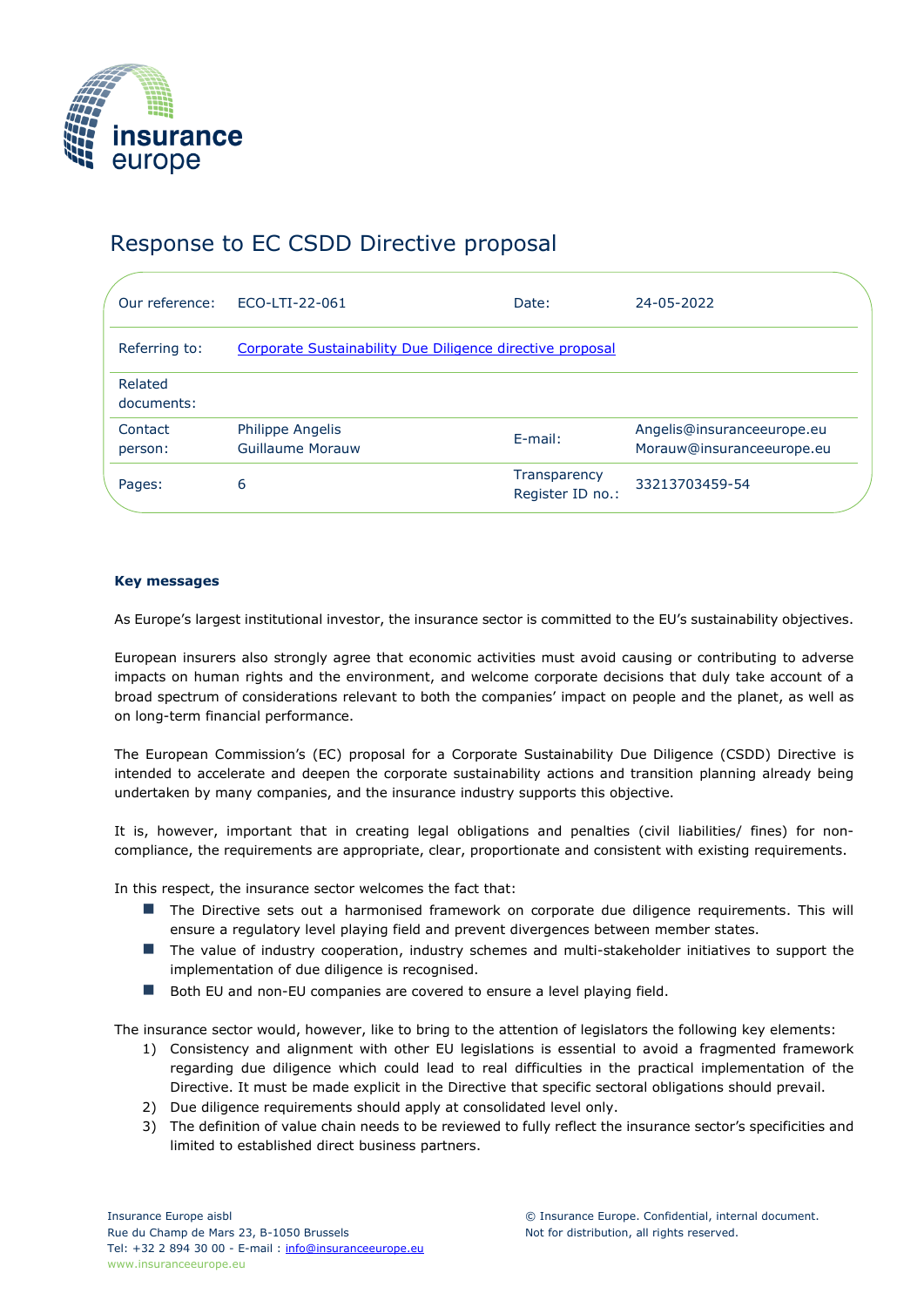

- 4) Civil liability rules should not be included in the Directive. If Article 22 is retained, it is essential that due diligence requirements are appropriate, clear, proportionate, achievable.
- 5) Further clarity is needed in terms of supervision.
- 6) The 500+ headcount criterion of the proposed directive is too low and should be better aligned with national legislation.
- 7) Other concerns related to risks for SMEs and generally the need for clarity in Level 1 rather than reliance on guidelines.

#### **Further details on key messages**

*1) Consistency and alignment with other EU legislations is essential to avoid a fragmented framework regarding due diligence which could lead to real difficulties in the practical implementation of the Directive. It must be made explicit that specific sectoral obligations should prevail.*

There is a real **need for consistency and better alignment with other EU legislations**. It is unclear at this stage how the proposal will fit with other legal requirements as set out by other sustainability regulations applicable to the insurance sector. Policymakers should ensure that sustainability due diligence sectoral financial rules do not duplicate or contradict the existing rules for the financial sector. Insurers' sectoral regulations often impose identical, if not stricter, obligations to the proposed Directive. It must be made explicit (as it is on pages 7-8 of the draft proposal) that such **specific sectoral obligations should prevail**. To avoid any form of confusion, overlap or duplication, Insurance Europe recommends that the **CSDD Directive is cross referenced in regard to these existing obligations**:

- The Solvency II Implementing Regulation 2015/35, as amended in 2021/1256, already requires insurers to identify sustainability risks and incorporate them into prudential policies.
- The Corporate Sustainability Reporting Directive (CSRD) proposal sets out reporting requirements with regards to, inter alia, the undertaking's actual and potential adverse impacts, measures taken to prevent or bring to an end such impacts and transition plans. The Sustainable Finance Disclosures Regulation (SFDR) also already includes disclosure requirements for large financial market participants, notably regarding the integration of sustainability risks in their remuneration policy and the principal adverse sustainability impacts of their investment and advisory activities on the environment and the society, based on a list of mandatory and voluntary indicators. The CSDD Directive proposal should support the CSRD and SFDR disclosure requirements in the sense that companies will meet the CSRD/SFDR disclosure requirements by reporting on compliance with the CSDD requirements (and/or sector-specific requirements). As undertakings subject to CSRD/SFDR will report on CSDD substantive requirements, consistency and alignment between CSRD/SFDR and CSDD is essential.
- Renumeration policies are a matter between the owners and managers of an undertaking. The possibilities of shareholders to influence a company's renumeration policy has already recently been imposed by Article 275 Delegated Regulation 2015/35, EIOPA's opinion BoS-20-040 on the supervision of remuneration principles in the insurance sector, and recently increased through Directive 2017/828 relating to long-term shareholder engagement. Insurance Europe therefore considers the inclusion of the issue of renumeration in this Directive unnecessary for the insurance sector.
- Under already existing legislation (Solvency II), the directors and boards of directors of companies are required to plan, implement and monitor issues that are material to the undertaking. Insurance Europe, therefore, finds it unnecessary to define the role of directors in setting up and overseeing due diligence in this Directive and sector-specific requirements should prevail: eg Solvency II for the insurance sector. It should also be noted that the assessment of potential and actual adverse impacts is driven by operative risk management, rather than corporate strategy.
- The complaints procedure should allow for the use of existing complaints procedures, such as those established under Directive 2019/1937 and the National Contact Points for Responsible Business Conduct under the OECD Guidelines for Multinational Enterprises. It is also not in line with the United Nations Guiding Principles on Business and Human Rights that the company itself should establish the complaints procedure, and it will create a heavy administrative burden for the companies. Furthermore,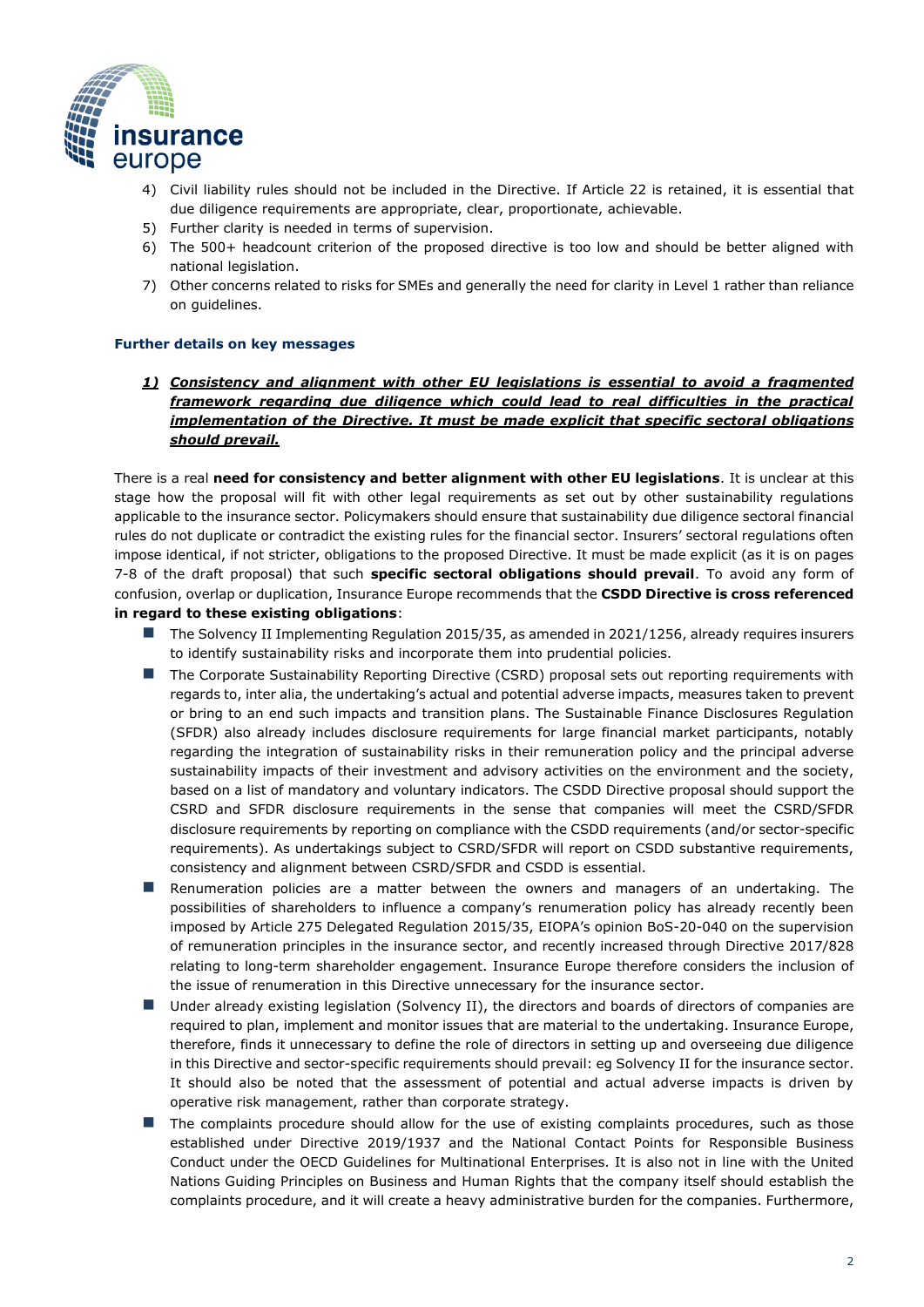

the complaint´s procedure goes beyond the well-established client's complaint procedure and could be misused as a coercive tool for some profit driven groups, possibly plaintiffs in collective redress mechanisms. The draft CSDD should, therefore, introduce safeguards and procedural delimitations for this procedure.

# *2) Due diligence requirements should apply at consolidated level only*

At this stage, the Directive does not allow for consolidation. Yet, due diligence plans and codes of conduct are usually decided at group level and then applied by subsidiaries. **A consolidation mechanism should be foreseen in the Directive**.

## *3) The definition of value chain needs to be reviewed to fully reflect the insurance sector's specificities and limited to established direct business partners.*

The insurance industry welcomes the fact that SMEs, individual stakeholders and households are excluded from the value chain. This is stated in recital 19, but it should also be added to Article 3(g). Nonetheless, further clarification of the value chain would be needed to take into account the insurance sector's specificities:

- An entity has influence over a business partner only if it has the power to give orders. However, in the contractual relationship with policyholders, (re)insurers have very limited leverage on policyholders' behaviours. Furthermore, (re)insurance companies do not have discretionary power in the provision of statutory insurance (eg motor or pension insurance) which entails an obligation to contract. In that case, mandatory due diligence would not add value as the provision of such services could not be denied based on the due diligence assessment. Insurance Europe, therefore, proposes to add in Article 3(g) and recital 19 that the value chain of regulated financial entities does not include customers of (re)insurance mandated by law of a member state.
- For some insurance products (eg liability and life/health products), policyholders may be different than beneficiaries of the insurance policy. In this case, if an insurer were to refuse to provide insurance to a company because of sustainability reasons, other stakeholders (eg third parties in liability contracts or employees of the company in a health scheme) might be harmfully impacted. This would jeopardise the social role of insurance and go against the objectives of the proposal.
- (Re)insurance contracts are already subject to a wide variety of requirements (eg those related to the fight against terrorism and organised crime) and are highly regulated by national law. There should be a coherent junction between new obligations and pre-existing ones.

Furthermore, the definition of value chain for regulated financial undertakings (Article 3(g)) includes a reference to the provision of specific services including "other financial services" which remains open-ended. Clarification is needed on whether investments are included and on the implications for intermediary and advisory services within the existing distribution forms.

In general, a progressive approach is needed. Taking appropriate measures to identify and act against principal adverse impacts across insurers' whole value chain, including all the operations and the ones of subsidiaries, seems hardly feasible and unrealistic. **The Directive should set obligations only for established direct business partners,** which would already create a spill-over effect. The potential need to extend the value chain can be reassessed at a later stage during the review by the EC.

## *4) Civil liability rules should not be included in the Directive. If Article 22 is retained, it is essential that due diligence requirements are appropriate, clear, proportionate, achievable.*

Given the inclusion of enforcement measures, it is crucial that the requirements resulting from the Directive are appropriate, clear, proportionate and achievable to ensure its successful implementation and avoid unintended consequences.

#### *Enforcement measures*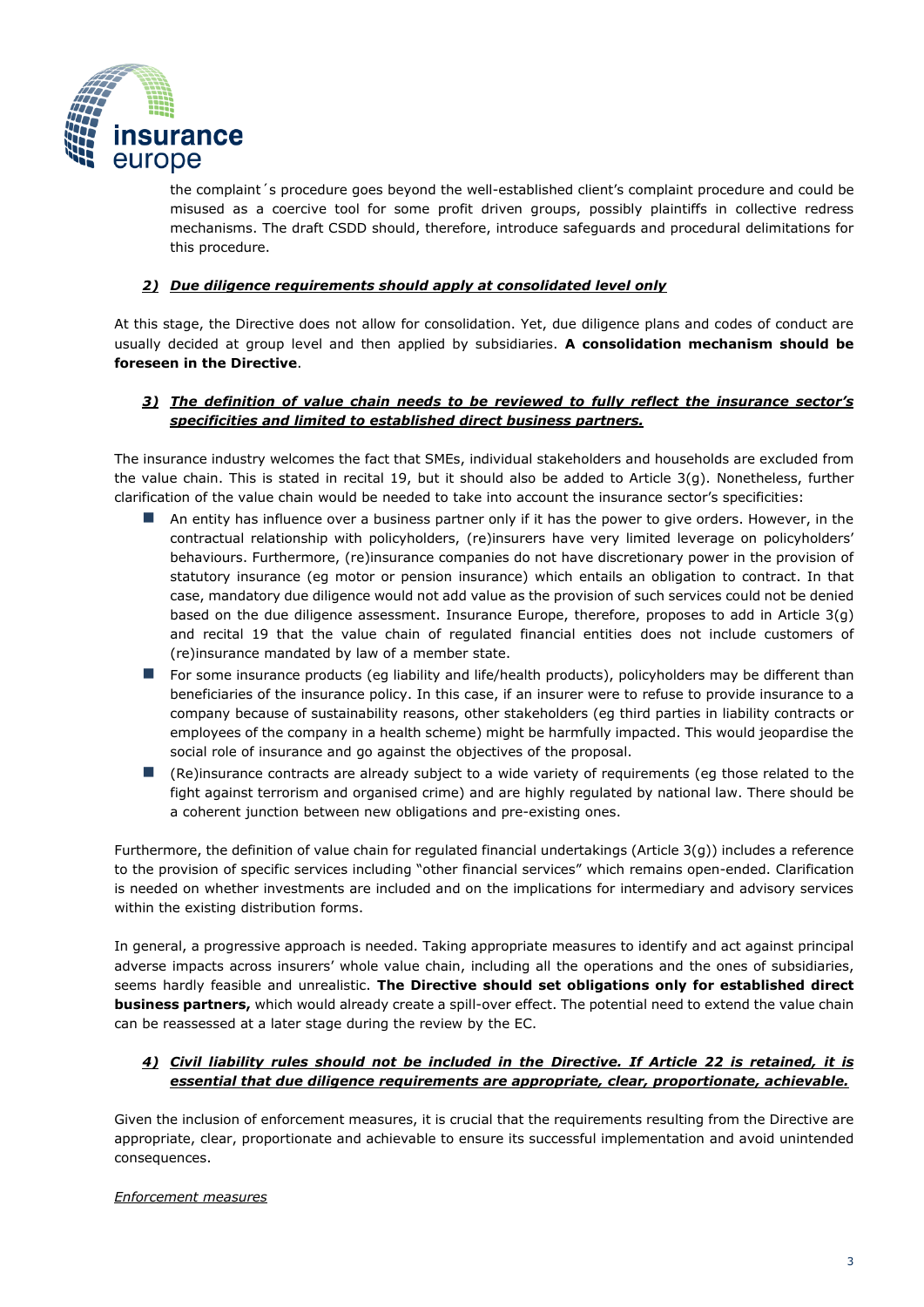

**Insurance Europe strongly objects to requiring member states to incorporate civil liability rules** for the violation of certain due diligence obligations. Article 22 on civil liability would run the risk of unduly interfering with the established principles of national civil law, undermining its consistency. In addition:

- It would risk the insurability of legal risks of companies.
- The Directive does *not*:
	- Set out a clear definition of damage, or sufficient due diligence measures.
	- ◼ Establish a cause and effect between the incurred damage and the failure to meet due diligence requirements.
	- Lay out how people affected by a damage are paid.
	- Set out how the damages are divided between the companies in the value chain of the company that caused the actual damage or between the victims.
	- Provide for objective criteria to establish the amount of damages to paid.
	- Includes provisions regarding the interaction with non-EEA countries and their legislation. This relates, for instance, to a situation in which administrative, management or supervisory body (AMSB) members of EU countries, bound with EU legislation, are part of AMSB entities in third countries which do not allow for the implementation of certain sanctions or legislations.
- The United Nations Guiding Principles on Business and Human Rights (UNGPs) that specifically state that a company is not required to remediate for adverse impacts it has not caused or contributed to, even if they are directly linked to its operations.
- There is no centralised body to coordinate multiple payment of damages by various companies to the same affected group.

As a result, the provisions in Article 22 would expose the companies concerned and their liability insurers to unaccountable and unpredictable legal risks. Given the vague description of the requirements to prevent adverse impacts and to bring actual adverse impacts to an end, many potential claimants would be encouraged to file civil actions against the companies. Irrespective of these unintended consequences, Insurance Europe points out that injured persons could bring forward claims in accordance with the established principles and rules of international civil law. Hence, it is not clear that there is an existing lack of remedy that needs to be addressed by the Directive. Insurance Europe takes the view that the powers granted to the supervisory authorities without civil liability would be sufficient for the effective enforcement of the Directive.

If civil liability rules are retained in the Directive, due diligence requirements should be refined so that they are appropriate, clear, proportionate, and achievable. Furthermore, Article 22 should be amended to clarify that:

- The primary responsibility to pay damages rests with the party actually causing the damage, and any damages paid based on the failure to meet due diligence obligations is secondary to it.
- The burden of demonstrating that a company has not complied with its due diligence obligations rests on the claiming party. The onus should not be on the company itself to demonstrate its innocence.

Similar to Article 22, the concerns listed above also apply to Article 8. The obligation to pay damages to affected groups (Article 8.3(a)) does not meet the requirement of adequate predictability and should be removed. The obligation is not based on any objective criteria, in particular the significance and scale of the damage.

### *Due diligence requirements*

- Measures for preventing, mitigating and bringing adverse impacts to an end:
	- Impacts cannot be prevented or mitigated before they have been identified. It is, therefore, unreasonable to require prevention or mitigation measures to impacts that should have been identified (Article 7(1)).
	- ◼ Clarification is needed on the type of measures deemed "appropriate" from a financial services perspective for an entity to prevent or bring to an end the adverse impacts. In fact, in the contractual relationship with policyholders, insurers do not act as "instructing partners" and have thus very limited room for action to influence their behaviours. This is also true for reinsurers which have no direct relationship with the ultimate policyholders or beneficiaries who are potentially or actually causing the damages to the environment or human rights. In this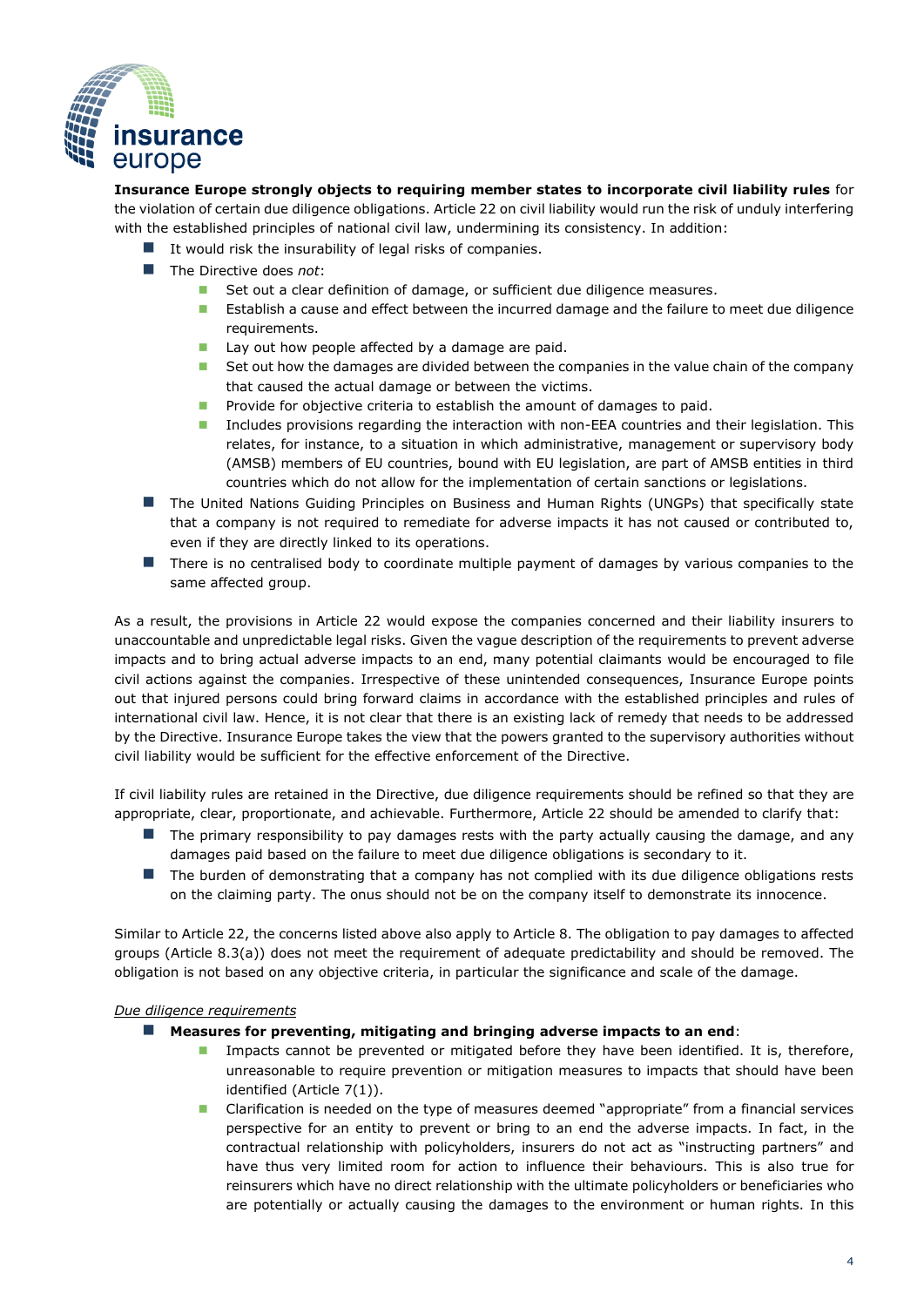

regard, Insurance Europe welcomes the derogation granted to financial services regarding the obligation to terminate the business relationship in case of potential severe impact (Articles 7(6) and 8(7)). The proposal should not jeopardise the current insurance contract law which already regulated the conditions for contracts' termination and should consider that sectoral regulation provides for a legal obligation to contract with the client in some cases (MTPL and other compulsory insurance for example).

- **Directors' duty of care**: A clear distinction should be made between duties of executive directors (the management of the company) and company administrators (members of the administrative/surveillance board). It should also be noted that the content of Article 25 goes beyond the Directive's core substance on due diligence and does not define sustainability matters clearly.
- Level playing field: The proposal provides many obligations towards companies established in the EU. It should also have sufficient arrangements to ensure a level playing field with companies outside the EU. The current proposal remains unclear on whether subsidiaries of European groups which are based outside the EU are in the scope of the proposed Directive. If it is the case, the Directive should allow for a proportionate and risk-based approach to ensure efforts are focused where really needed and the benefits justify the costs. Such subsidiaries may be competing against local counterparts with less or no due diligence requirements.
- **Practical feasibility of stakeholders' consultation**: The definition of the stakeholders (Article 3(n)) to be consulted in accordance with requirements of Articles 6(4), 7(2a) and 8(3b) is very wide. It includes internal stakeholders (such as employees) and external parties (such as communities or entities whose rights or interests are or could be affected by the products or services of the company). There should be a differentiated treatment according to the category of stakeholders. If all stakeholders should be regularly consulted, only internal stakeholders (such as employees, trade unions) seem qualified to really evaluate sustainability risks and, therefore, detect a potential/real negative incident with regard to the directive requirements.

# *5) Further clarity is needed in terms of supervision.*

**The added value of establishing a new European Network of Supervisory Authorities is unclear**. The creation of a new body is not appropriate and risks bringing an additional layer of complexity and significant cost into the existing supervisory environment. It also seems to overlap with existing structures which could fulfil the tasks of facilitating and ensuring the coordination and alignment of practices of the designated national supervisory authorities, as set out in Article 21.

In terms of supervision, the Directive should also:

- Define what obligations fall under the control of national authorities and specify the control to be performed.
- Make a clear reference to the CSRD requirement to disclose transition plans (Article 19a.2(a.iii)). Consequently, the control of transition plans should follow the rationale under the CSRD.
- Clarify the interplay with the CSRD: companies subject to the CSRD are not required to report on the matters covered by the proposed Directive. Yet, their reporting is ultimately subject to the control of the European Securities and Markets Authority (ESMA). As a result, the articulation between ESMA and designated national supervisory authorities should be clarified.
- ◼ Consider cases of conflict of interest among competent authorities: specific provisions should be included to clarify the prevalent directive in the case of conflicts of interests, for example, if the compliance with the proposed Directive conflicts with, for instance, the interest of policyholders or beneficiaries of insurance contracts.
- Clarify the proposed delegated powers of the EC to ensure that it cannot lay down additional obligations for companies. Article 14(3) should clearly indicate that such measures shall not impose new obligations for companies.